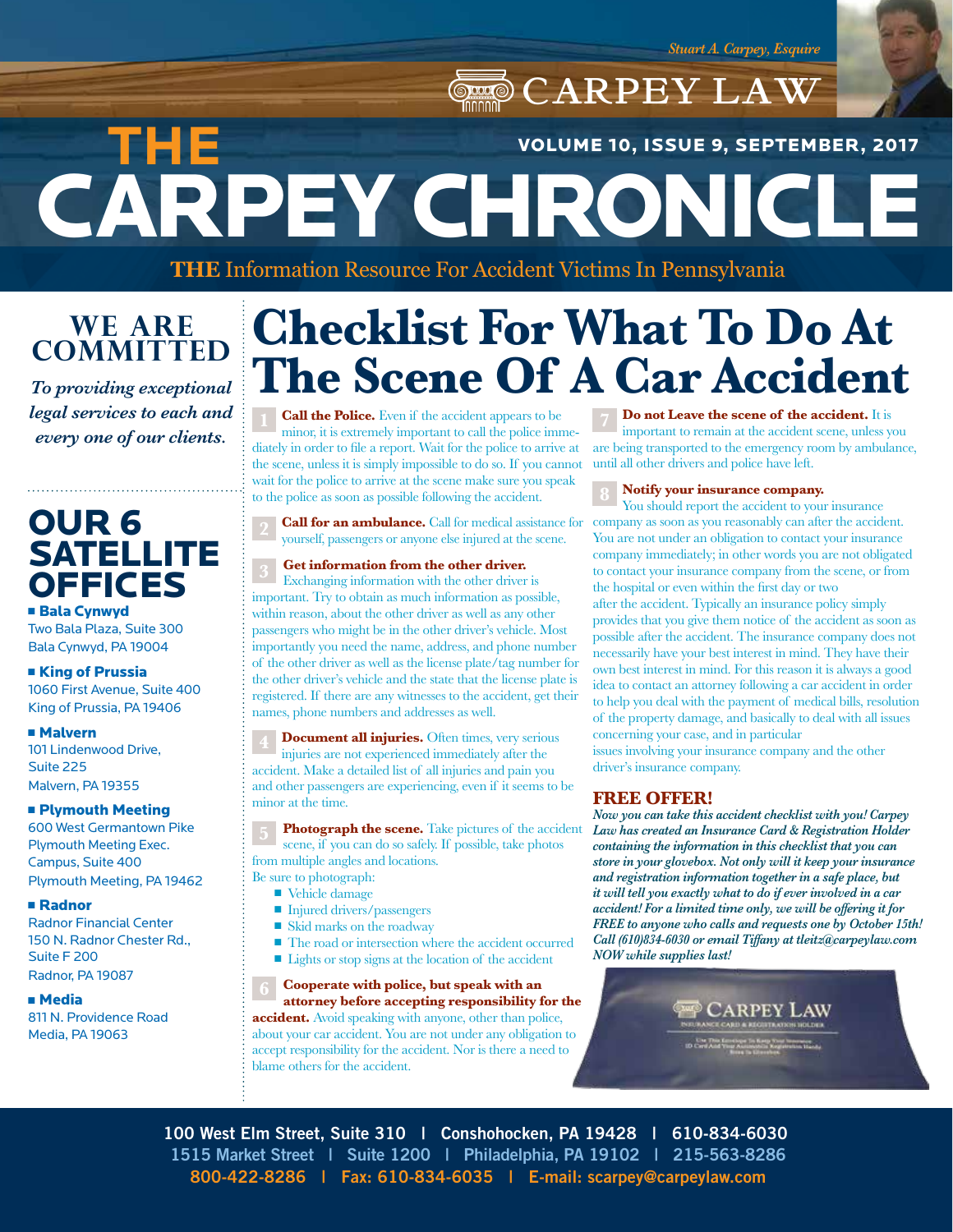## THE CARPEY CHRONICLE

## LAURA CARPEY'S RECIPE OF THE MONTH

# **Greek Shrimp with Tomatoes & Feta**

#### **INGREDIENTS**

- $\blacksquare$  4 T extra-virgin olive oil
- $\Box$  3/4 C finely chopped shallots, from about 3 shallots
- $\Box$  4 garlic cloves, roughly chopped
- $\blacksquare$  1 (28 oz) can diced tomatoes
- $\blacksquare$  1-1/2 tsp salt
- $\blacksquare$  1/4 tsp pepper
- $\blacksquare$  1 tsp ground cumin or 1 tsp from a chili seasoning packet
- $\blacksquare$  1/2 tsp crushed red pepper flakes (use less if you are heat-sensitive)
- $\blacksquare$  1 T honey
- $\blacksquare$  1-1/2 pounds extra large
- shrimp, peeled and deveined  $\blacksquare$  12 oz. feta cheese
- $\equiv$  3/4 tsp dried oregano
- $\Box$  2 T roughly chopped fresh mint (optional)

#### **INSTRUCTIONS**

1. Preheat oven to 400º F; set one oven rack in the middle position and another about 5 inches underneath the broiler.

2. Heat the olive oil in a wide oven-proof skillet (see note) over medium-low heat. Add the shallots and garlic and cook, stirring occasionally, until softened, 5 to 7 minutes. Do not brown.

3. Add the tomatoes with their juices, salt, pepper, cumin, red pepper flakes, and honey. Bring to a boil, then reduce the heat to medium-low and cook, uncovered, stirring occasionally, until the sauce is thickened, 15 to 20 minutes.

4. Off the heat, arrange the shrimp over the tomato sauce in an even layer. Crumble the feta over the shrimp, and then sprinkle with the oregano. Bake for 12 to 15 minutes, until the shrimp are pink and just cooked (the cooking time will depend on the size of the shrimp). Turn on the broiler. Using an oven mitt, carefully transfer the pan to the higher oven rack and broil for 1 to 2 minutes, or until the feta is golden brown in



spots. Using an oven mitt, remove the pan from the oven (and immediately place the oven mitt or a dishtowel over the handle of the pan because it's very easy to forget that it is burning hot). Let the shrimp rest for 5 minutes, then sprinkle with mint and serve.

*Note: If you do not have an oven-proof skillet, simply transfer the tomato sauce to a 9x13 inch or equivalent baking dish and proceed from there.*

# **What Is A Medicare Set Aside?**



pects to be reimbursed, for medical bills it pays on behalf of a Medicare recipient in a personal injury case.

"What? Does that mean that if I settle my case I still have to pay Medicare something? That does not seem fair!"

We hear this all the time from clients, and they are right, it does not seem fair. But it is the law.

And it gets more troublesome. Medicare will

not pay for medical treatment when payment has been made, or is expected to be made, by an auto no-fault insurer, a liability insurer, or through workers' compensation. Medicare requires Medicare recipients who obtain a personal inju-

## **REMINDER ABOUT OUR FIRM'S COMMUNICATION POLICY**

**About us:** We perform very high quality legal work. We are highly competent and we have a highly competent support staff, but we are not perfect. We can make mistakes. We will correct a mistake if we find it or if you point it out.

It is our policy to return phone calls in the order they are received and based on the priority of the situation. If you leave a message, your call will be returned usually within 24 hours. Some clients feel that calling multiple times in a day will get their call answered faster, but that is not the case. Email is the quickest way to get a response from anyone in the office.

We work by appointment only. Without an

ry settlement or verdict to set aside money from settlements to pay for future medical care related to the settlement.

This set aside procedure effectively shifts the costs of paying for medical care away from Medicare. It can be argued that such set asides unjustly capture beneficiaries' settlements, and delay settlements. But it does not matter to Medicare. Medicare recipients who settle their personal injury case and who may be required to set aside funds from the settlement to protect Medicare's future interests may unwittingly lose Medicare coverage for future medical care as a penalty imposed by Medicare. Reimbursing Medicare is a long and complicated process. It is nevertheless of the utmost importance to follow Medicare's rules, no matter how harsh they seem.

appointment, it is unlikely Mr. Carpey would be able to meet with you.

Please utilize our support staff to answer your questions and to give you status reports. Our legal assistants and paralegals are very experienced and will often be able to respond to your requests.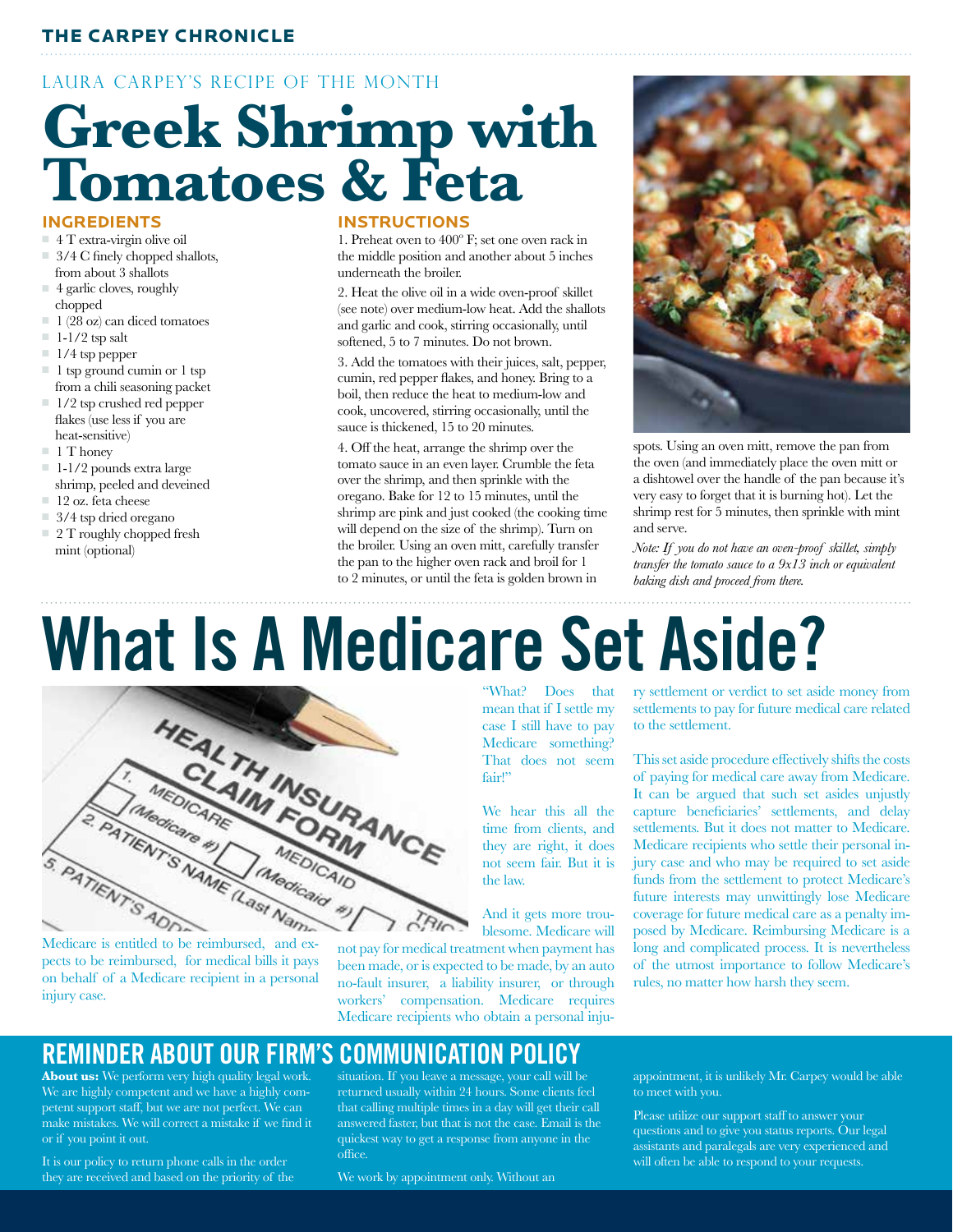## **College Students: 4 Tips to Help You Manage Your Time Wisely During the School Year**

By now college kids are back at school, settled in, and feeling the pressure of a hectic schedule. It can all be overwhelming. The advice I give to my kids (2 college grads and one just starting college) is based on the same techniques I use in my law practice every day to get things done. I am sure these time management techniques can be useful for any student. By the way, this is not my exhaustive list, but it is a good starting point for time management. Also, I pride myself on being very efficient.

**I welcome any college student who reads this to have a free one hour workshop with me to see what I get done during the day, how I get it done, and how I plan for the next day, week, month and year. Just call my office and we'll arrange it.**

#### Plan Ahead

Planning is essential -- but make sure you plan effectively. Read your class syllabus carefully and make note of all important due dates and in-class assignments. Buy a whiteboard, day planner, or anything within which you can clearly outline your obligations for a given day or week. It's satisfying to cross off tasks from your to-do list. But it's also crucial to do the most important things first. In my practice, I may not want to prepare a brief on a particular matter, but it may be the most effective way to move my client's case forward, so it becomes a priority.

## Ignore Your Gadgets

If you're constantly stopping to write a text message, send an email, or check Facebook,

then you are severely prolonging the task-athand. Make a promise to yourself that you will set the phone aside, if only for a short time, so that you can focus on your work.

### Develop an Effective Study Routine

Designate time every day to studying or working on an important paper -- and find a location to do this work. It may or may not be the library or coffee shop. If those locales are social centers at school, find another place to do your work. Coming up with a daily routine helps to make studying less arduous. Make it a habit. Also, think about completing tasks in pieces. If you have a huge project coming up, do a little bit every day, so the task becomes less daunting.

### Allow for Downtime

You need time to decompress in order to be effective. I am a big fan of the book "Be Excellent At Anything: The Four Keys To Transforming The Way We Work And Live" by Tony Schwartz. Buy it and read it on your next break from school. He espouses plenty of downtime in the midst of hard work to maximize his effectiveness. There are plenty of other pointers in the book that I guarantee will make you a more efficient student.

Stuart Carpey

## **Stuart Appears On Executive Leaders Radio!**

**Executive Leaders Radio** 

Stuart was invited to appear on Executive Leaders Radio last month, the #1 business weekly radio show in the Mid-Atlantic States which airs nationally. The CEO-Guests invited on the show typically run large businesses, with notable exceptions made for shooting stars, according to Executive Leaders Radio.

As a solo practitioner and small business owner, Stuart was one of those exceptions and considers it an honor and a privilege to have been recognized and chosen to participate in the show and thoroughly enjoyed the chance to share his insight, experiences and advice with business-minded individuals across the country.

*P.S. The producer enjoyed Stuart's "unique" appearance so much that he was immediately invited back for a second appearance! Stay tuned for the date and time of the next show that Stuart will appear on and be sure to listen in for more of Stuart's success secrets!*



Without You, We a Be Lost At Sea!

*Your referrals continue to be one of the best ways for clients to find our firm. We are honored to assist your friends and family with their legal problems caused by an accident.*

# HAVE YOU HEARD?

Stuart loves speaking to groups across the state. It's a chance to share his knowledge and expertise, while educating the public about their rights.

If your group needs a speaker, reach out to our office. Stuart is available to address your club, group or meeting about injury law and your rights. Email **scarpey@carpeylaw.com** for more information.